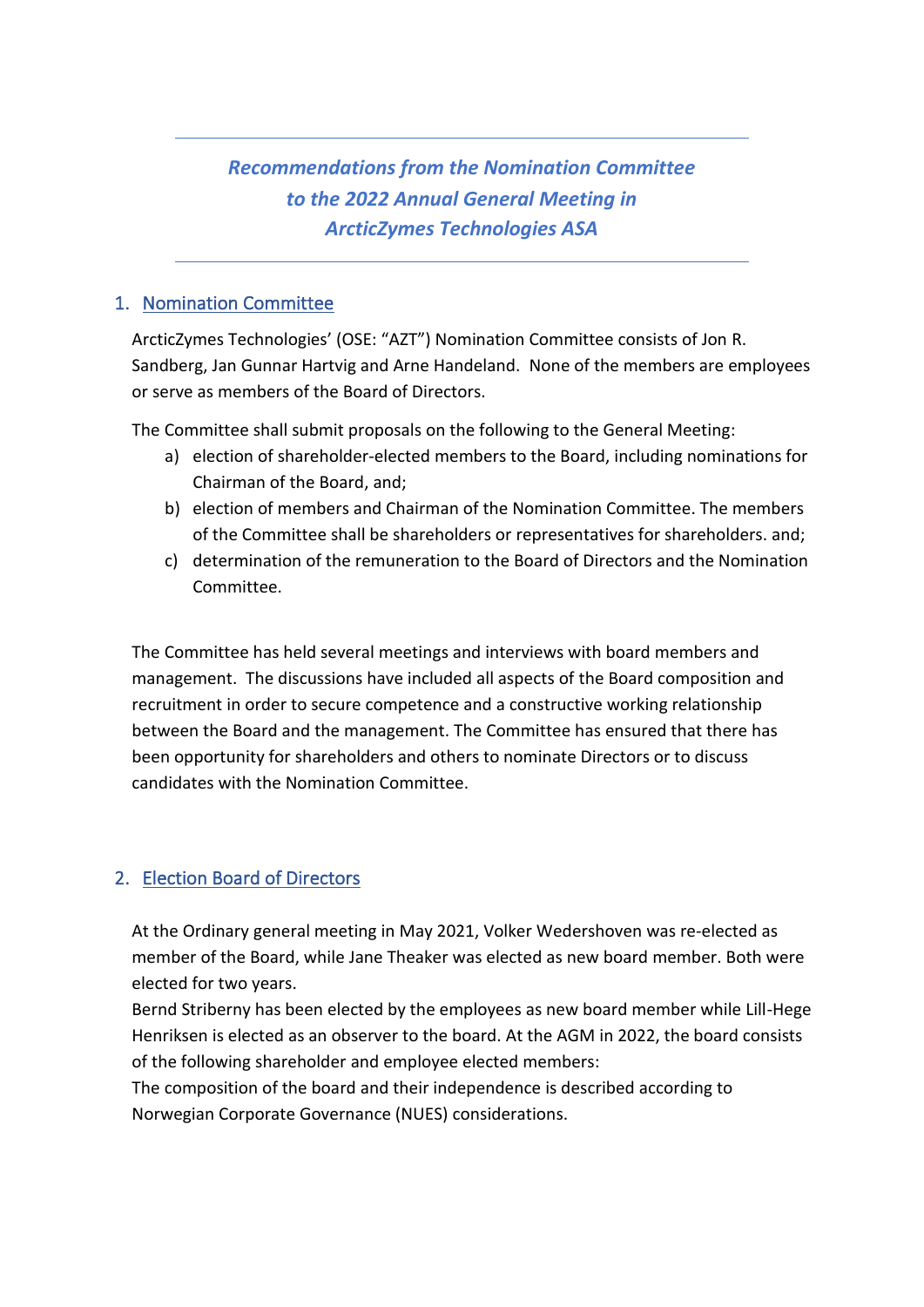| <b>Name</b>           | <b>Position</b>                         | <b>Period</b><br><b>of</b><br>service<br>to | Independent<br>of major<br>shareholders | Independent<br>of executive<br>personnel<br>and material<br>business<br>contacts | Shares/<br>options                |
|-----------------------|-----------------------------------------|---------------------------------------------|-----------------------------------------|----------------------------------------------------------------------------------|-----------------------------------|
| Marie Ann<br>Roskrow  | Chairman                                | 2022                                        | Yes                                     | Yes*                                                                             | 0 shares/<br>200,000 options      |
| Volker<br>Wedershoven | Board<br>member                         | 2023                                        | Yes                                     | Yes*                                                                             | 60,000 shares/<br>100,000 options |
| Jane Theaker          | Board<br>member                         | 2023                                        | Yes                                     | Yes                                                                              | 0 shares/<br>0 options            |
| Bernd Striberny       | Board<br>member-<br>employee<br>elected | 2024                                        | Yes                                     | Yes                                                                              | 200 shares/<br>0 options          |
| Lill Hege Henriksen   | Observer-<br>employee<br>elected        | 2024                                        | Yes                                     | Yes                                                                              | 3,088 shares/<br>0 options        |

*\*The Nomination Committee considers the board member to be independent even if they have options. These are not performance-based options*

The Nomination Committee has discussed the composition of the Board with management, shareholders and the board itself. With the strengthening of Jane Theaker in 2021 the Nomination committee sees limited need to strengthen the board further at this point in time. The board is competent and dedicated and is in compliance with current laws, regulations and the strategy of the company.

The nomination Committee proposes to leave the board unchanged for the next period.

The Nomination Committee proposes the following:

| <b>Name</b>          | <b>Position</b> | New/<br>re-<br>election | <b>Period</b><br>οf<br>service<br>to | Independent<br>of major<br>shareholders | Independent<br>of executive<br>personnel<br>and material<br>business<br>contacts | Shares/<br>options              |
|----------------------|-----------------|-------------------------|--------------------------------------|-----------------------------------------|----------------------------------------------------------------------------------|---------------------------------|
| Marie Ann<br>Roskrow | Chairman        | Re-<br>election         | 2024                                 | Yes                                     | Yes*                                                                             | 0 shares/<br>200,000<br>options |

*\*The Nomination Committee considers the board member to be independent even if they have options. These are not performance-based options*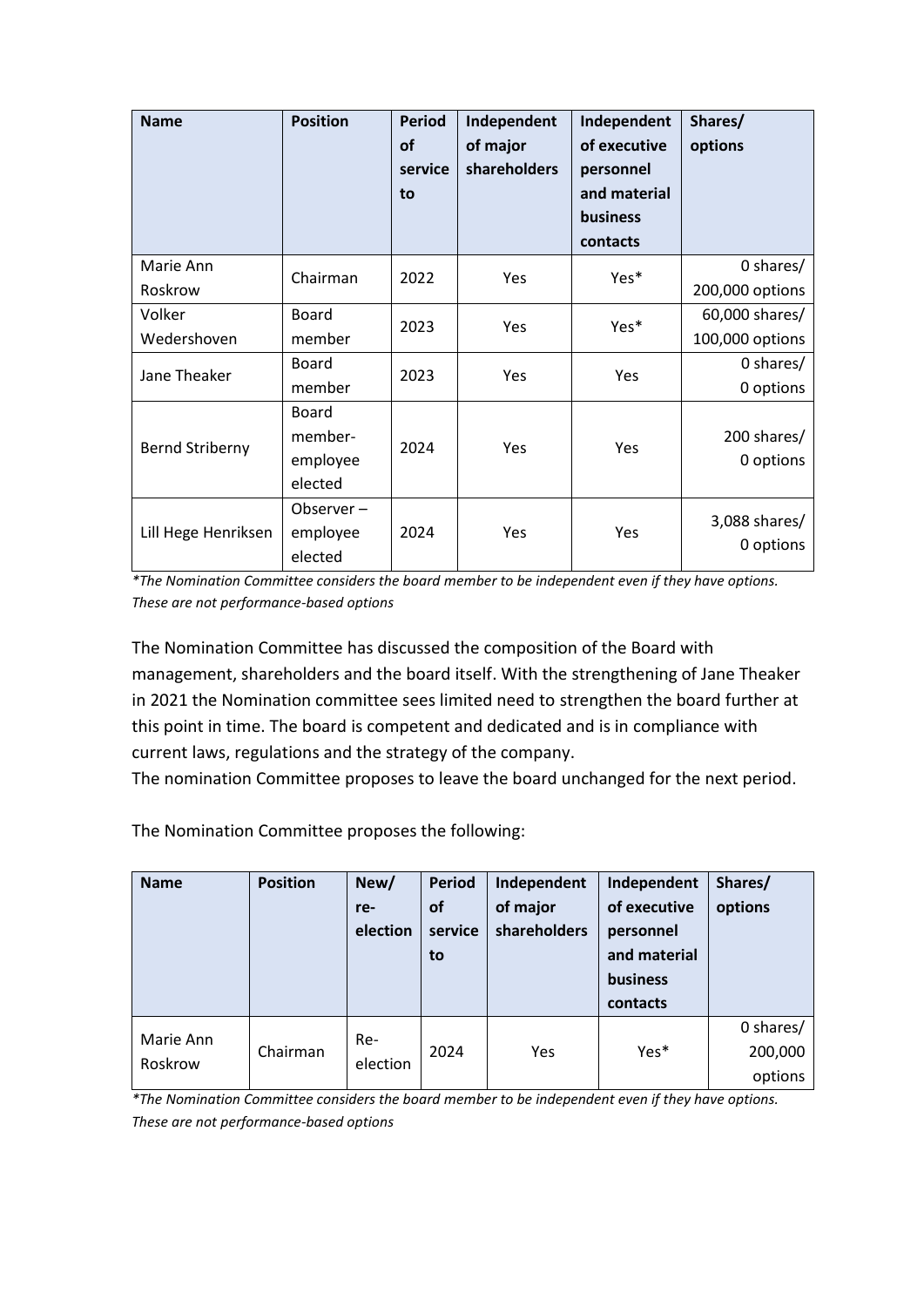# 3. Remuneration for the Board of Directors

The Nomination Committee has reviewed remuneration levels for the Board and suggests to leave the remuneration unchanged from 2021/2022 to 2022/2023.

The Nomination Committee proposes that the cash remuneration for the Board of Directors remains at:

|                   | <b>Today</b>     | Proposal<br>2022/2023 |
|-------------------|------------------|-----------------------|
| Chairman          | NOK 425,000      | NOK 425,000           |
| Directors/Members | NOK 225,000      | NOK 225,000           |
| Employee elected  | 50% of Directors | 50% of Directors      |

The Nominations Committee proposes that the remuneration for the different committees remains unchanged:

|                   | <b>Audit</b>      | <b>Election</b>   |  |
|-------------------|-------------------|-------------------|--|
|                   | <b>Committee</b>  | <b>Committee</b>  |  |
| Chairman          | <b>NOK 50,000</b> | <b>NOK 50,000</b> |  |
| Directors/Members | NOK 25,000        | NOK 25,000        |  |
| Employee elected  | 50% of Directors  | 50% of Directors  |  |

## 4. One time remuneration of Director, Jane Theaker

The company has a small, effective and engaged board with specialised and complementary competence. The committee proposes a onetime award of NOK 500,000 to Jane Theaker to be used to procure (net after any personal taxes) shares in ArcticZymes Technologies. The shares shall have a lockup for 3 years before any shares can be sold.

## 5. Election Nomination Committee

At the AGM in 2021, Jon R. Sandberg and Jan Gunnar Hartvig were elected for 2 years. Arne Handeland is on election this year. For the last year, the Committee has consisted of Jon R. Sandberg (Chairman), Jan Gunnar Hartvig and Arne Handeland. None of the members are employees or members of the Board of Directors in ArcticZymes.

The committee proposes that David Zetterlund replaces Jan Gunnar Hartvig at the 2022 annual general meeting.